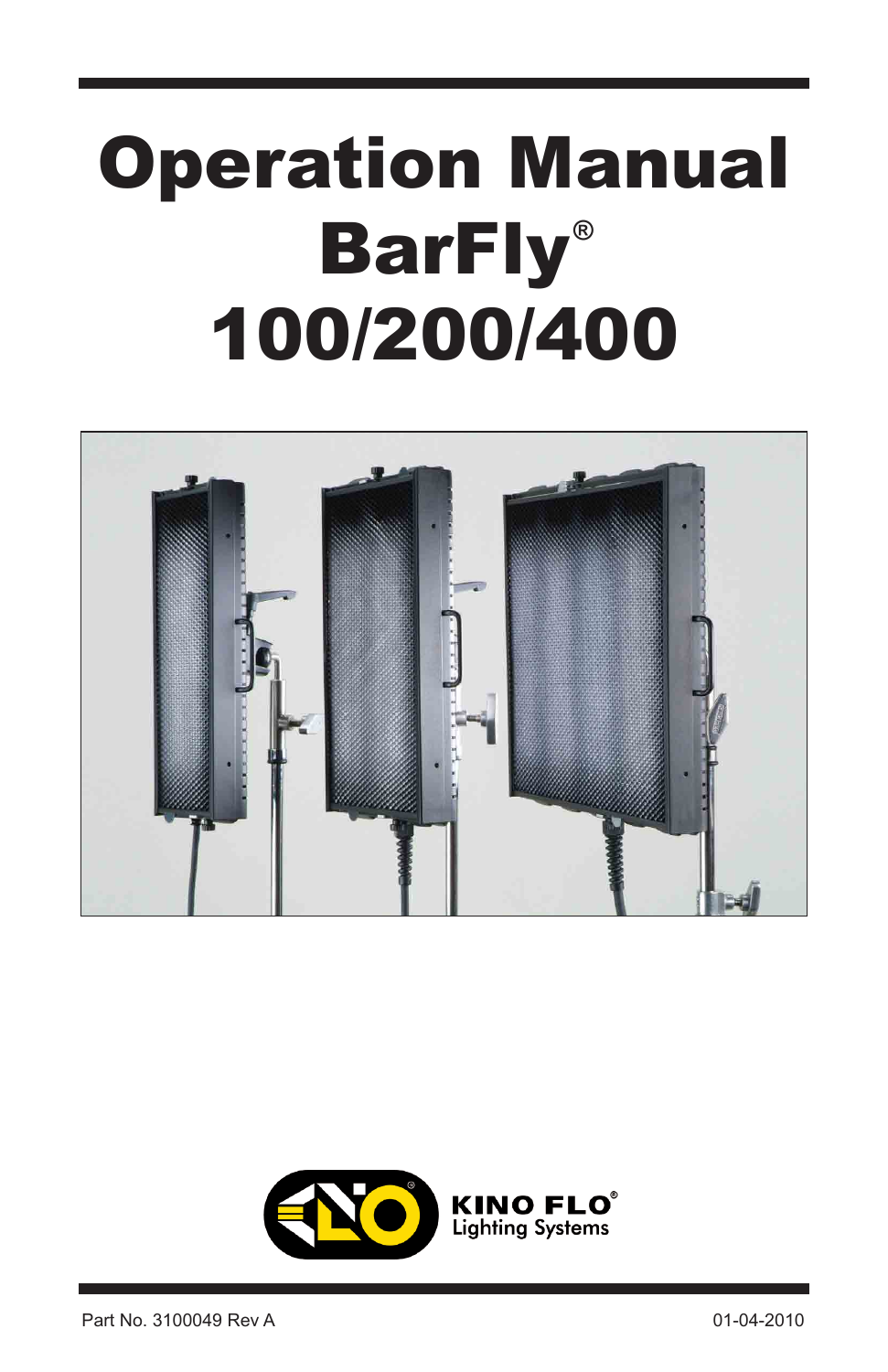## **BarFly Systems**

#### **BarFly 400 BarFly 200 BarFly 100**



















**Each BarFly System Consists of:**

- 1 Fixture
- 1 Mounting Plate
- 1 Ballast

### **True Match Lamps ®**



**55Q-K29** 55W Kino KF29 Quad

**55Q-K32** 55W Kino KF32 Quad

**55Q-K55** 55W Kino KF55 Quad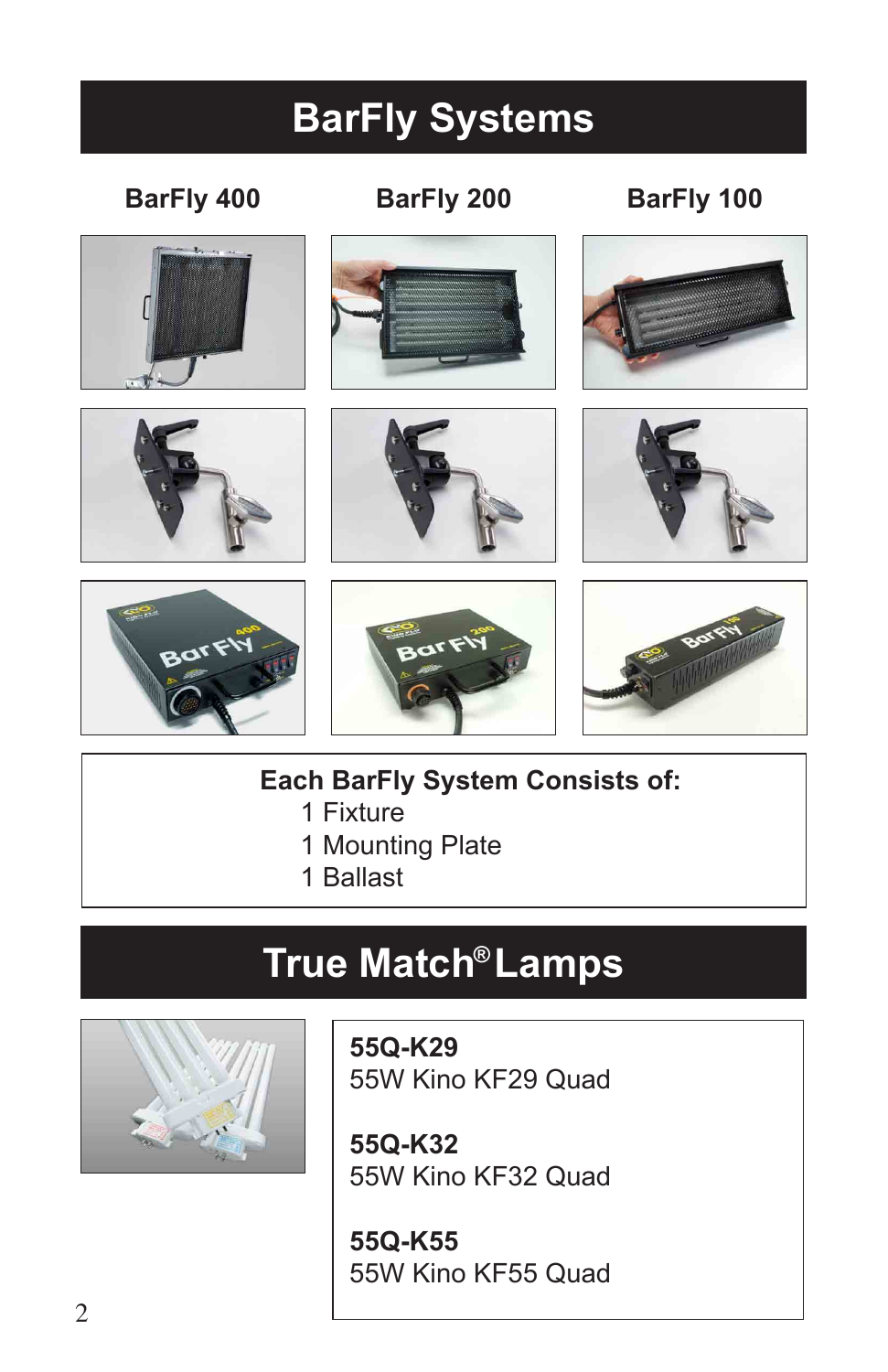### **BarFly 400 Kits**



**BarFly 400 Kit**

**KIT-B41-G120** BarFly 400 Kit, 120VAC (1-Unit)

**KIT-B41-G230** BarFly 400 Kit, 230VAC (1-Unit)

#### **Contents:**

- 1 BarFly 400 Fixture
- 1 BarFly 400 Ballast
- 1 Mount
- 1 BarFly Louver 90°
- 1 BarFly Louver 60°
- 1 BarFly Louver / Gel Bag
- 1 Lamp Case
- 1 Ship Case

#### **Dimensions: Weight:**

31 x 10 x 19.5" 39.5 lb (79 x 25 x 49.5cm) (18.0kg)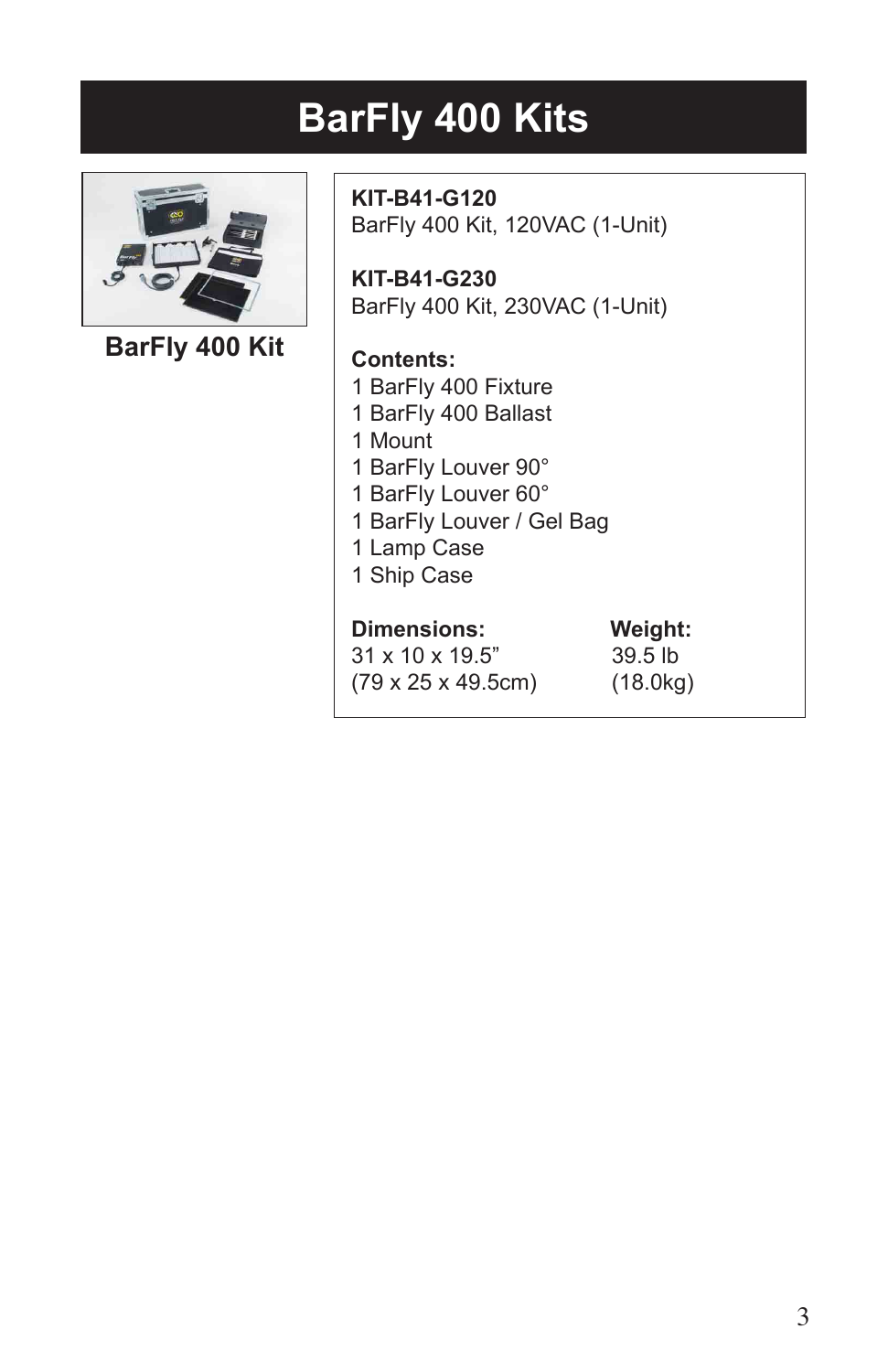# **BarFly 200 Kits**



**BarFly 200 Kit (2-Unit)**

**KIT-B22-G120** BarFly 200 Kit, 120VAC (2-Unit)

**KIT-B22-G230** BarFly 200 Kit, 230VAC (2-Unit)

#### **Contents:**

- 2 BarFly 200 Fixture
- 2 BarFly 200 Ballast
- 2 Mount
- 2 BarFly Louver 90°
- 2 BarFly Louver 60°
- 2 BarFly Louver / Gel Bag
- 1 Lamp Case
- 1 Ship Case

#### **Dimensions: Weight:**

31 x 10.5 x 19.5" 43 lb (77.5 x 26.5 x 49cm) (19.4kg)



**BarFly 200 Kit**

**KIT-B200-G120** BarFly 200 Kit, 120VAC (1-Unit)

**KIT-B200-G230** BarFly 200 Kit, 230VAC (1-Unit)

#### **Contents:**

- 1 BarFly 200 Fixture
- 1 BarFly 200 Ballast
- 1 Mount
- 1 BarFly Louver 90°
- 1 BarFly Louver 60°
- 1 BarFly Louver / Gel Bag
- 1 Soft Case

#### **Dimensions: Weight:**

20.5 x 9.5 x 13.5" 16.6 lb (52 x 24.1 x 34.3cm) (7.5kg)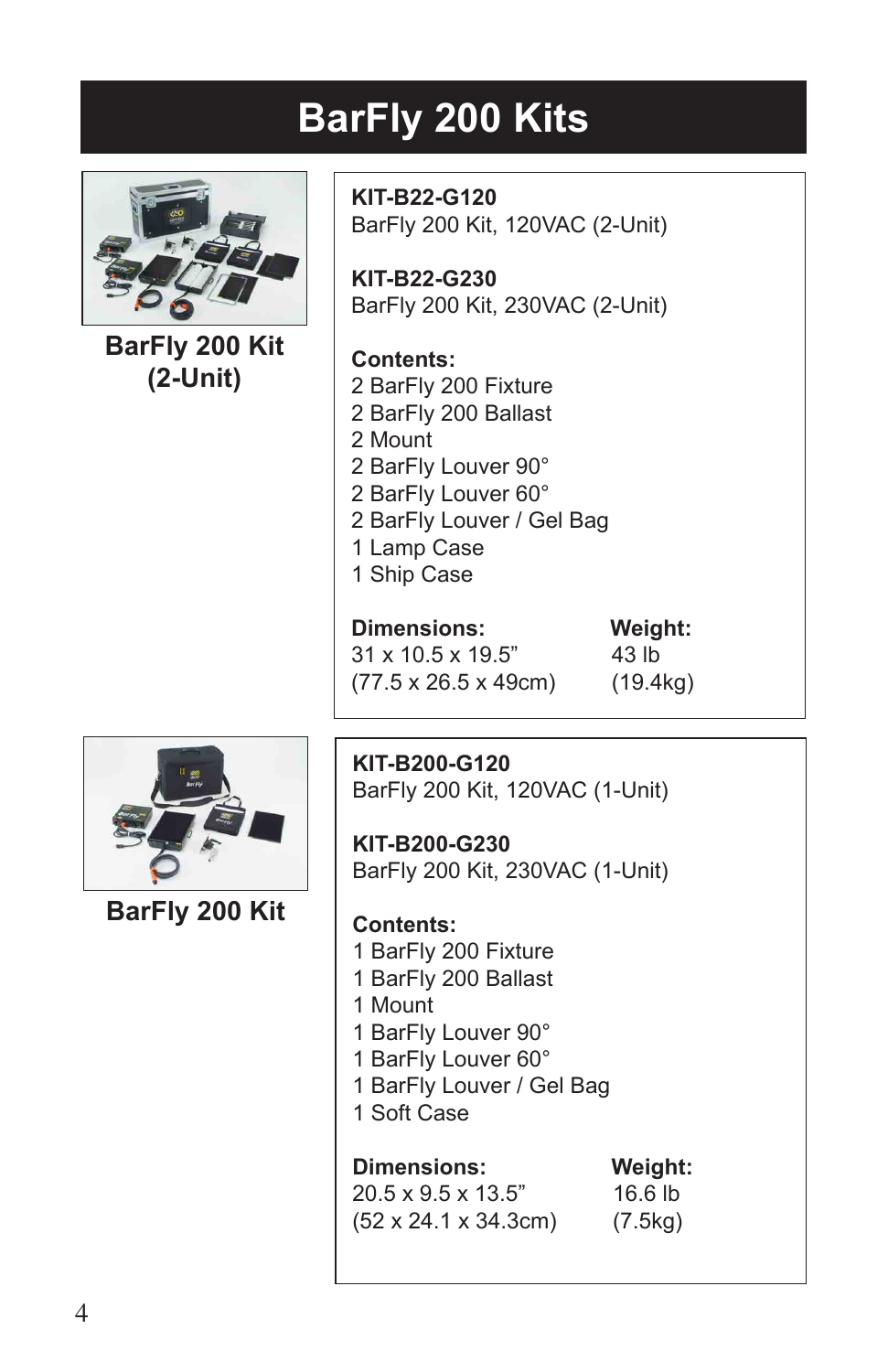### **BarFly 100 Kits**



**BarFly 100 Kit (2-Unit)**

**KIT-B12-G120** BarFly 100 Kit, 120VAC (2-Unit)

**KIT-B12-G230** BarFly 100 Kit, 230VAC (2-Unit)

#### **Contents:**

- 2 BarFly 100 Fixture
- 2 BarFly 100 Ballast
	- 2 Mount
	- 2 BarFly Louver 90°
	- 2 BarFly Louver 60°
	- 2 BarFly Louver / Gel Bag
	- 1 Lamp Case
- 1 Ship Case

#### **Dimensions: Weight:**

27.5 x 10.5 x 19.5" 35 lb (69 x 26.5 x 49cm) (15.8kg)



**BarFly 100 Kit**

**KIT-B100-G120** BarFly 100 Kit, 120VAC (1-Unit)

**KIT-B100-G230** BarFly 100 Kit, 230VAC (1-Unit)

#### **Contents:**

- 1 BarFly 100 Fixture
- 1 BarFly 100 Ballast
- 1 Mount
- 1 BarFly Louver 90°
- 1 BarFly Louver 60°
- 1 BarFly Louver / Gel Bag
- 1 Soft Case

#### **Dimensions: Weight:**

20.5 x 9.5 x 13.5" 12.8 lb (52 x 24.1 x 34.3cm) (5.8kg)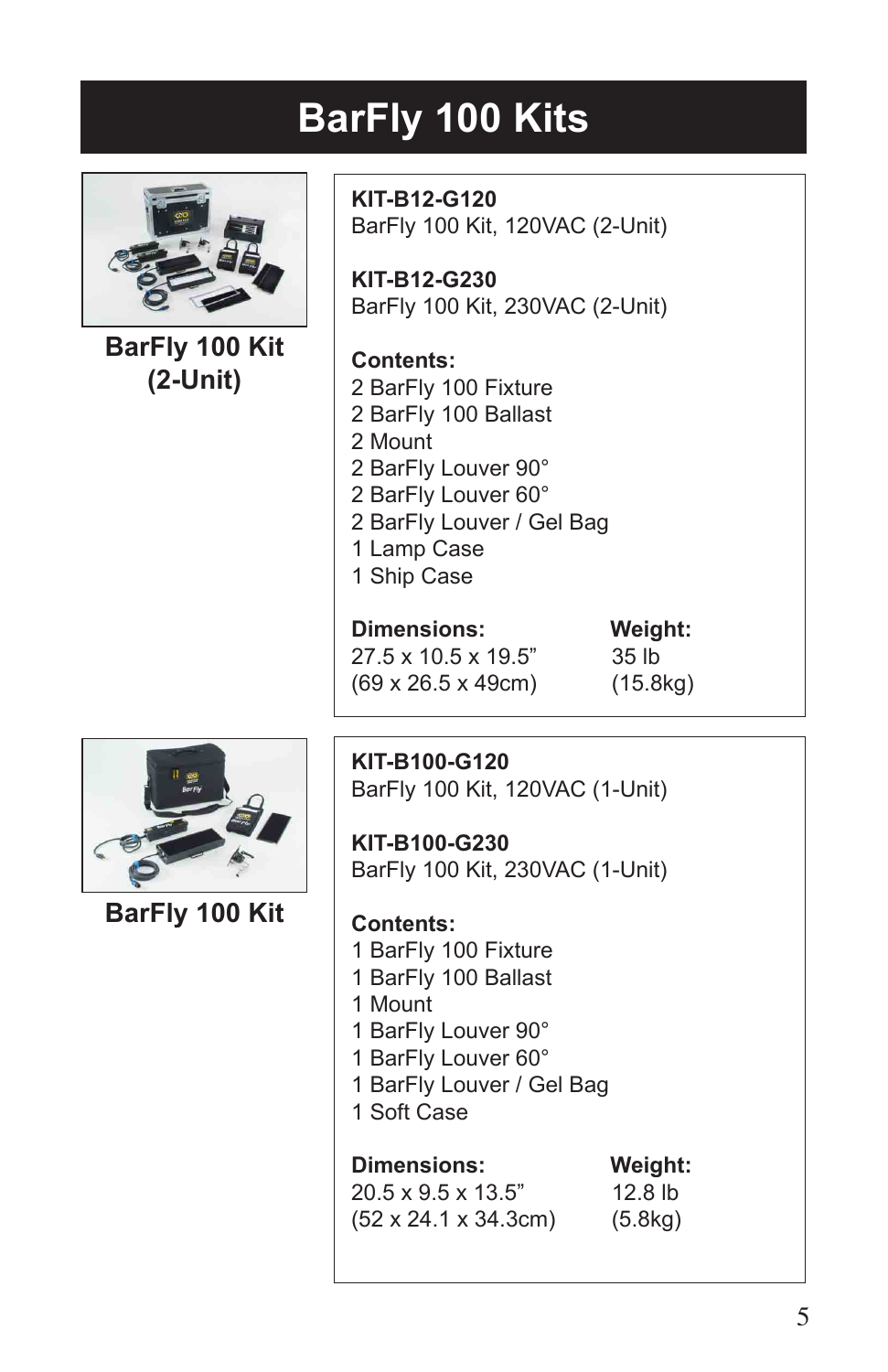### **Inserting Lamps**



Insert lamps at a 45° angle and align pins with lamp holder.



Gently lay lamp down into fixture. If you feel resistance, the lamp is not properly aligned. Start again.



Press lamp securely into lamp clip.

## **Applying Gel to Gel Frame**



Apply adhesive transfer tape to the gel frame.



Lay the adhesive side on the gel and trim off excess gel with a matte knife.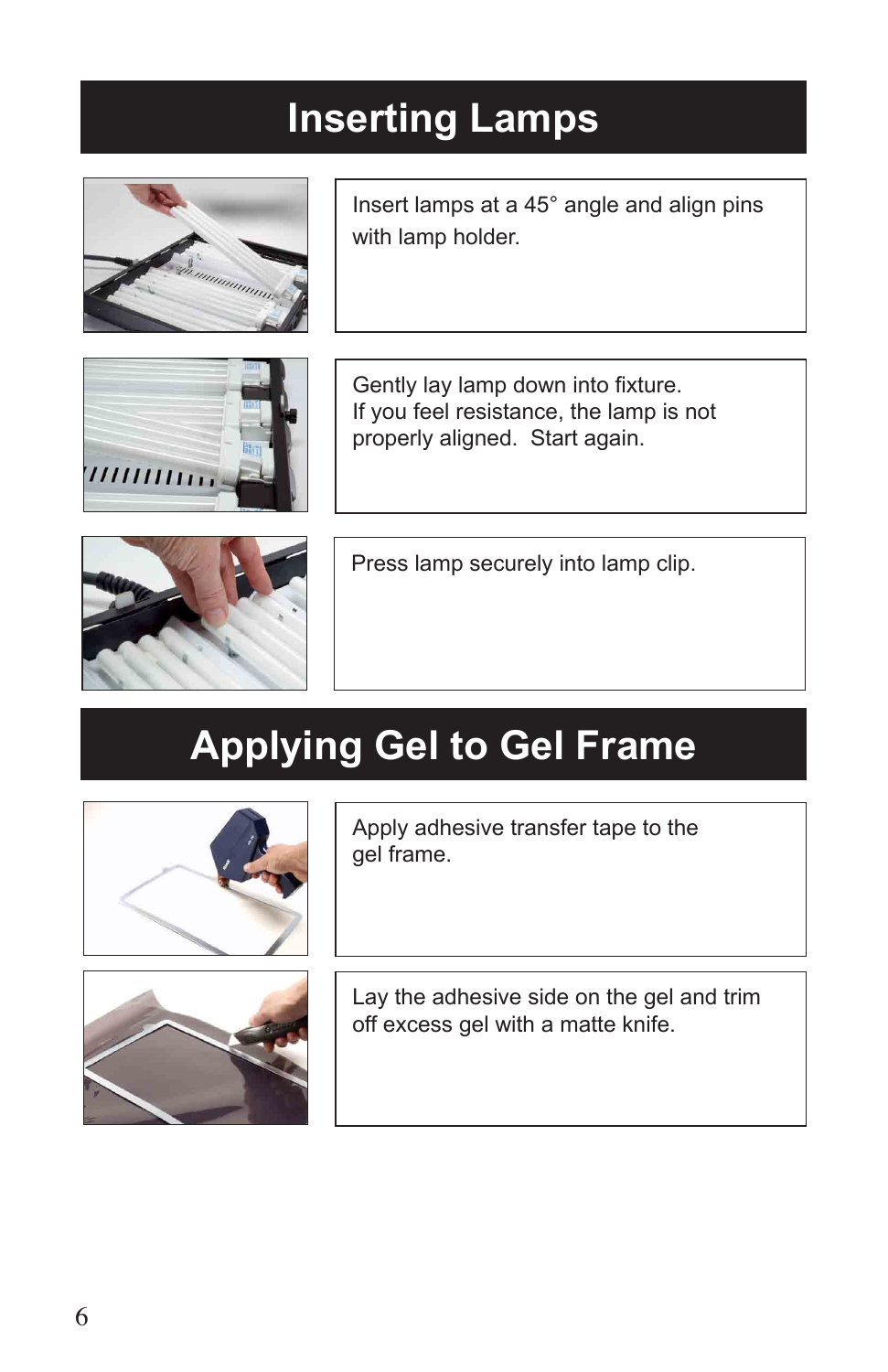### **Inserting Louvers & Gel Frames**



Gel frame fits into lower accessory channel.

Rotate accessory locking tab counter clockwise

The louver slides into the upper accessory channel.



Rotate tab clockwise to lock accessories in place.(Both ends of fixture)

## **BarFly Mounting Plate**



A 180° turn loosens the orientation of the mount. A right turn tightens the mount.



The tension on the lock lever may be adjusted by pulling the handle away from the mount. This disengages the handle from the screw mechanism and allows the lever to be reoriented.



Lollipops are interchangeable.

**MTP-L** Kino 41 Lollipop w/ 3/8" Pin<br>**MTP-LB** Kino 41 Lollipop w/ Baby Re Kino 41 Lollipop w/ Baby Receiver **MTP-LBS** Kino 41 Lollipop w/ Baby Rcvr Short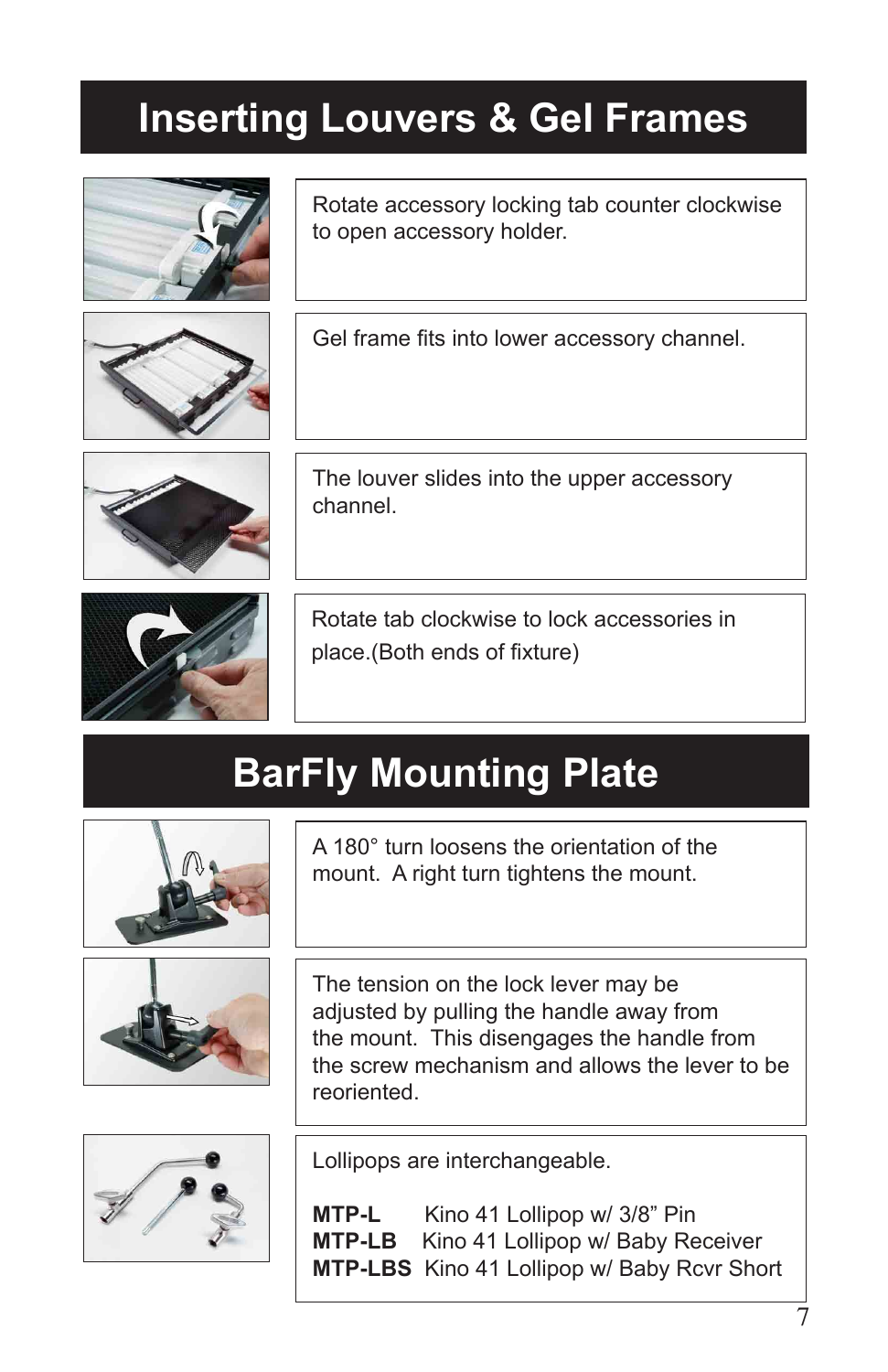### **Mounting BarFly 400 & 200**



Align center pin with mating receptacle on fixture.

Align locking pin with the yellow arrow.



Rotate mount plate in direction of the small arrow. The locking pin will snap into place.

The safety wire loop provides an attachment point for a safety chain.

## **Mounting BarFly 100**



Align center pin with mating receptacle on fixture.



Rotate in a clockwise direction to secure mounting plate. Locking pin will snap into place.

The safety wire loop provides an attachment point for a safety chain.



Unlock the mounting plate by pulling up on the locking pin and rotate mount in a counter clockwise direction.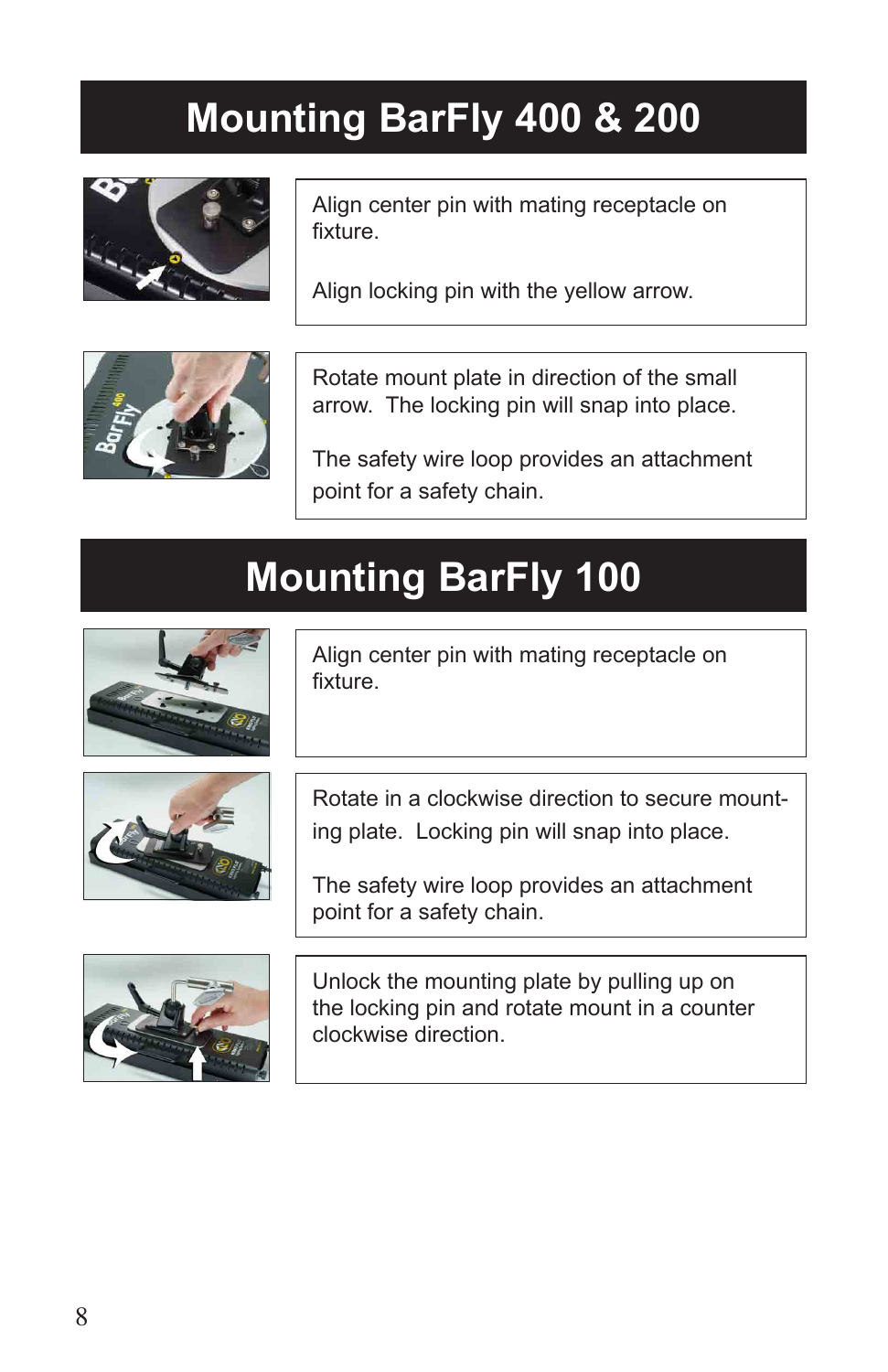### **BarFly 200/100 w/ Edge Mount**



The **BarFly 200/100 Edge Mount (MTP-BFE)**  is attached to the edge of the fixture with two thumbscrews.

Note: Due to weight capacity, an edge mount for the BarFly 400 is currently not available.



The Edge Mount can be inserted onto a grip arm or a standard baby pin.

This type of rigging enhances the fixture's narrow profile making it easy to hide in the shot.

### **BarFly Snoot**



Fit the end of the Snoot containing the elastic bands over the fixture.

The tabs of the gel frame will position the Snoot to the front of the fixture.



To secure the Snoot to the fixture, loop the elastic bands over the accessory lock knobs.

### **Correct Lamp Orientation**







For stable color rendering, use lamps in either the base up position or the horizontal position. Do not operate fixture in a base down position. Base down position may result in increased Kelvin and increased green spike.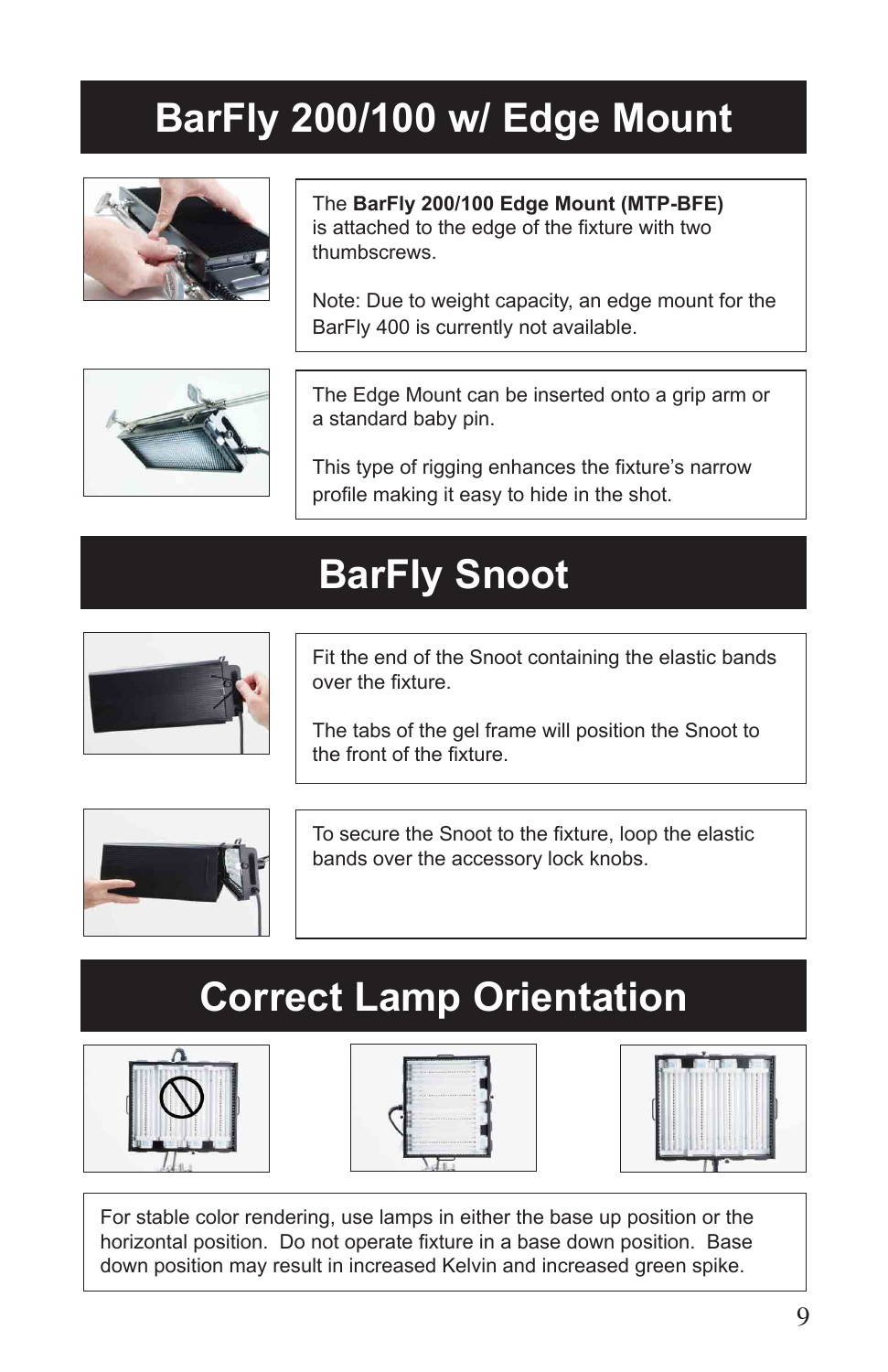### **Ballast Operation**



The BarFly Ballast features individual lamp switching and an **HO/STD** switch. The **HO/STD** is used to adjust light level without affecting color temperature. In **STD** mode the light drops ½ f-stop.

When operating the BarFly in high ambient temperature or where the units are rigged into place with restricted airflow, the **STD** setting can be used to lower the color temperature



The BarFly fixture includes a built-in 12ft head extension. To insert the extension into the ballast, align the keyways on the fixture plug with the circular receptacle on the ballast. Rotate the locking ring until it clicks into the lock position.

Additional 25ft head cable can also purchased separately **(part #s X19-G425, X09-G225 or X09-G125)**.

Fixtures should be operated with the additional 25ft extension cable for countries outside the U.S.A and Canada.

#### **WARNING!**

1) ALWAYS TURN OFF THE BALLAST BEFORE connecting or disconnecting Lamps, Harnesses or Extension Cables.

2) Use only with Sine wave inverters. Do not operate on SCR dimmers.

3) If powering the ballasts through a Dimmer Pack, set the Dimmer to Non-Dim mode.

The 120VAC Ballast requires 110 to 130 Volts AC 50/60 Hertz on an earth grounded circuit; the 230VAC Ballast requires 220 to 240 Volts AC on an earth grounded circuit. The electronic Ballast operates at a high frequency of 25 kHz. It is dead-quiet, instant-on and lightweight.

#### **Load Considerations**

Kino Flo ballasts are not power factor corrected. They will draw double the current on the neutral from what is being drawn on the two hot legs. On large installations it may be necessary to double your neutral run so as not to exceed your cable capacity.

#### **Cold Temperature Operation**

The BarFly Ballast series is designed to operate at temperatures from 14F to 122F (-10C to +50C). In cold temperatures, the Ballast may not strike the lamp(s) instantly. Switch the Ballast to OFF, wait seven seconds and try again. If the Ballast does not strike after two or three attempts, turn off the Ballast, check that the Extension and Harness connections are secure and re-strike. Once operating for a few minutes, the Lamps should re-strike instantly.

It is normal for the lamp to require a few minutes to achieve full light output even at room temperature.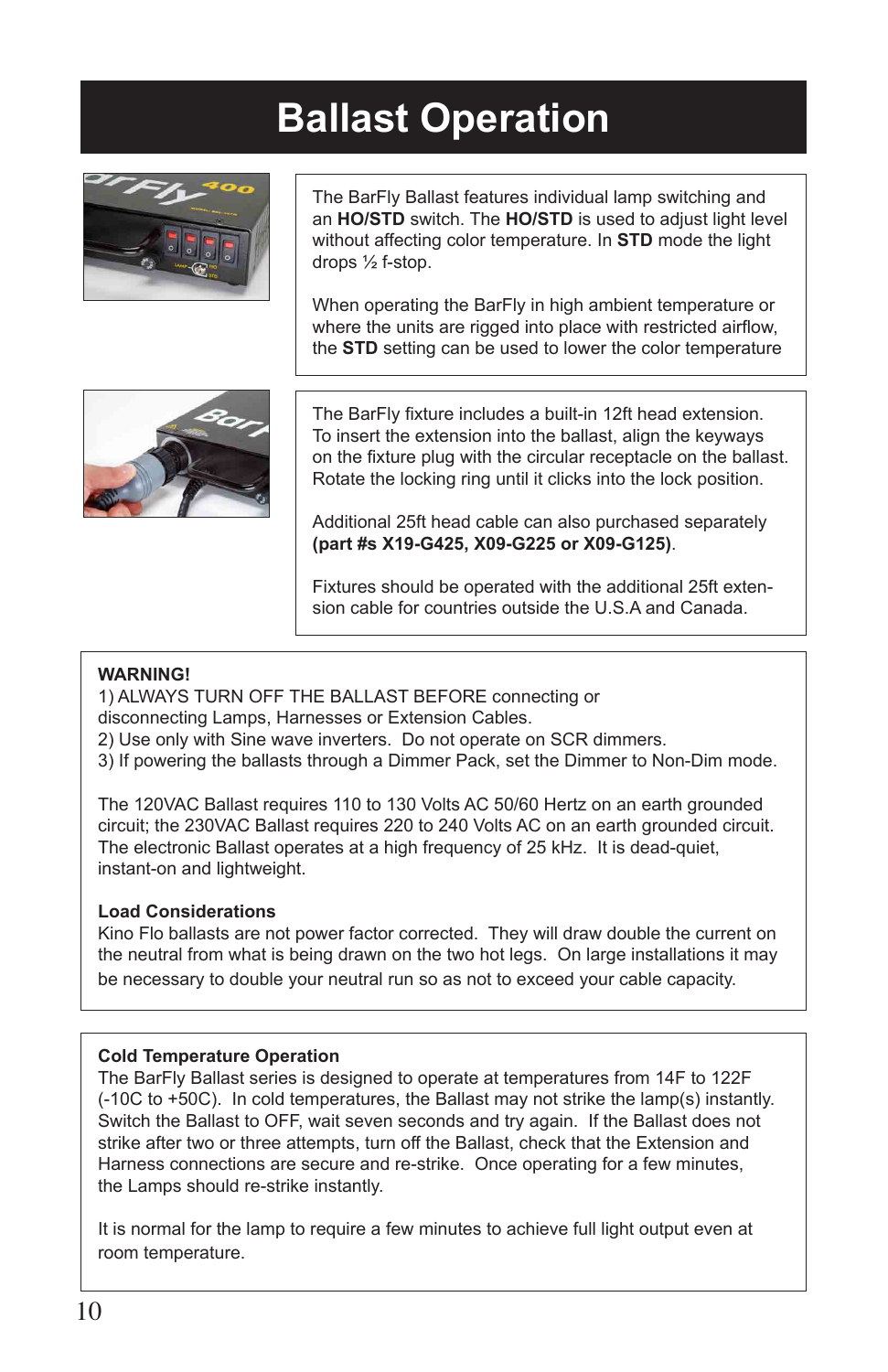#### **System Components**





**BAR-400G** BarFly 400 Fixture **BAR-200G** BarFly 200 Fixture **BAR-100G** BarFly 100 Fixture

**MTP-BL41S** Kino 41L Mount w/ Baby Receiver Short



| <b>BAL-407-G120</b> |  |
|---------------------|--|
| <b>BAL-407-G230</b> |  |
| <b>BAL-207-G120</b> |  |
| <b>BAL-207-G230</b> |  |
| <b>BAL-107-G120</b> |  |
| <b>BAL-107-G230</b> |  |

BarFly 400 Ballast, 120VAC BarFly 400 Ballast, 230VAC BarFly 200 Ballast, 120VAC BarFly 200 Ballast, 230VAC BarFly 100 Ballast, 120VAC BarFly 100 Ballast, 230VAC

## **True Match Lamps ®**



**55Q-K29** 55W Kino KF29 Quad

**55Q-K32** 55W Kino KF32 Quad

**55Q-K55** 55W Kino KF55 Quad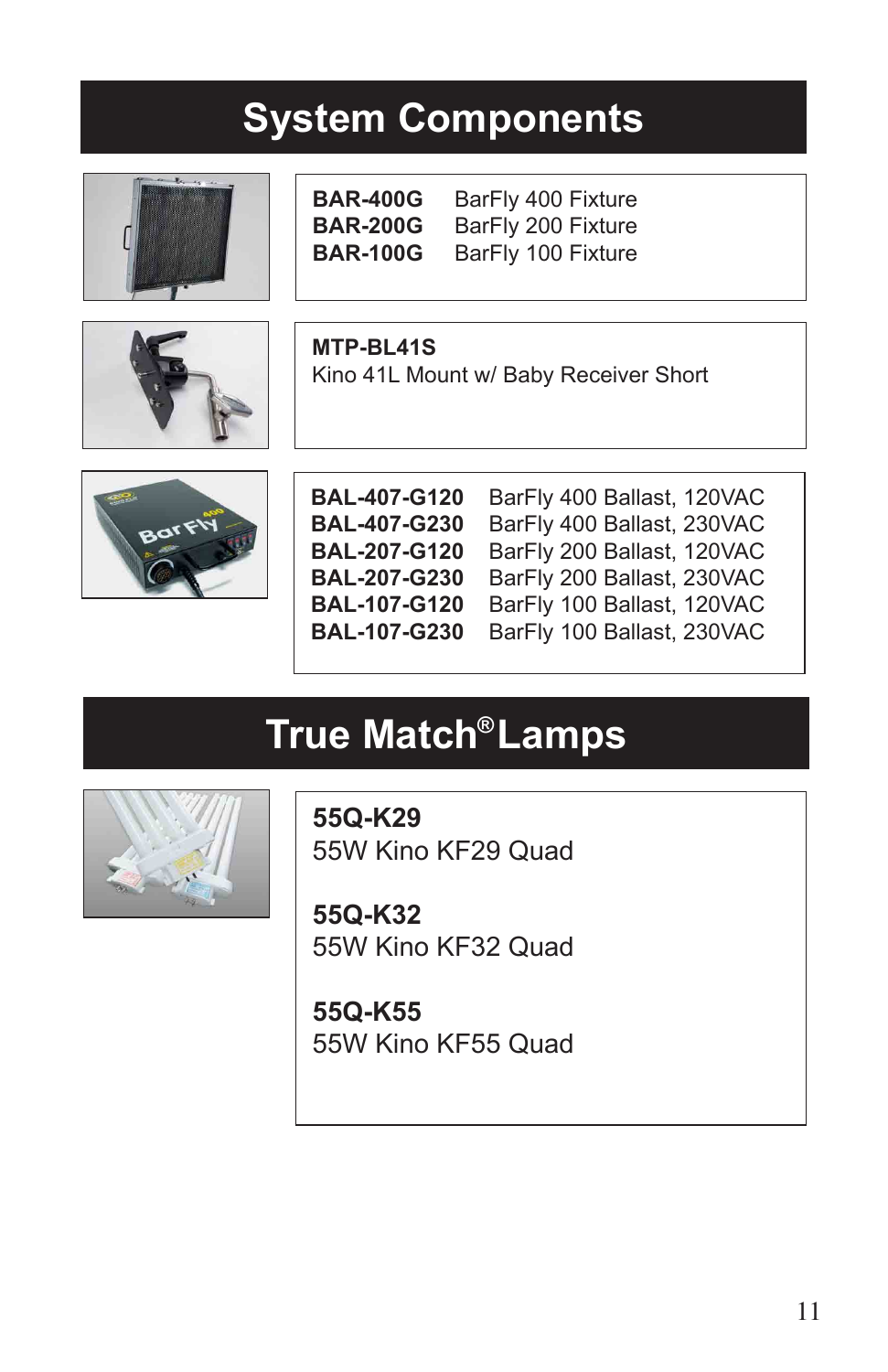### **Accessories and Parts**

| BAG-B4<br>BarFly 400 Louver / Gel Bag<br>BAG-B <sub>2</sub><br>BarFly 200 Louver / Gel Bag<br>BAG-B1<br>BarFly 100 Louver / Gel Bag                                                                                                                                                                                                                                                                      |
|----------------------------------------------------------------------------------------------------------------------------------------------------------------------------------------------------------------------------------------------------------------------------------------------------------------------------------------------------------------------------------------------------------|
| <b>BRD-BF4</b><br>BarFly 400 Snoot<br>BarFly 200 Snoot<br>BRD-BF2<br>BarFly 100 Snoot<br>BRD-BF1                                                                                                                                                                                                                                                                                                         |
| <b>GFR-B4</b><br>BarFly 400 Gel Frame<br>GFR-B2<br>BarFly 200 Gel Frame<br>GFR-B1<br>BarFly 100 Gel Frame                                                                                                                                                                                                                                                                                                |
| <b>LVR-B490</b><br>BarFly 400 Louver 90°<br>BarFly 400 Louver 60°<br><b>LVR-B460</b><br>BarFly 400 Louver 45°<br><b>LVR-B445</b><br>BarFly 200 Louver 90°<br><b>LVR-B290</b><br>BarFly 200 Louver 60°<br><b>LVR-B260</b><br>BarFly 200 Louver 45°<br><b>LVR-B245</b><br>BarFly 100 Louver 90°<br><b>LVR-B190</b><br>BarFly 100 Louver 60°<br><b>LVR-B160</b><br><b>LVR-B145</b><br>BarFly 100 Louver 45° |
| <b>MTP-BFE</b><br>BarFly 200/100 Edge Mount                                                                                                                                                                                                                                                                                                                                                              |
| MTP-BL41<br>Kino 41L Mount w/ Baby Receiver<br>MTP-BL41S<br>Kino 41L Mount w/ Baby Receiver Short                                                                                                                                                                                                                                                                                                        |
| <b>MTP-L</b><br>Kino 41 Lollipop w/ 3/8" Pin<br><b>MTP-LB</b><br>Kino 41 Lollipop w/ Baby Receiver<br><b>MTP-LBS</b><br>Kino 41 Lollipop w/ Baby Receiver Short                                                                                                                                                                                                                                          |
| X19-G425<br>BarFly 400 Extension, 25ft<br>X09-G225<br>BarFly 200 Extension, 25ft<br>X09-G125<br>BarFly 100 Extension, 25ft                                                                                                                                                                                                                                                                               |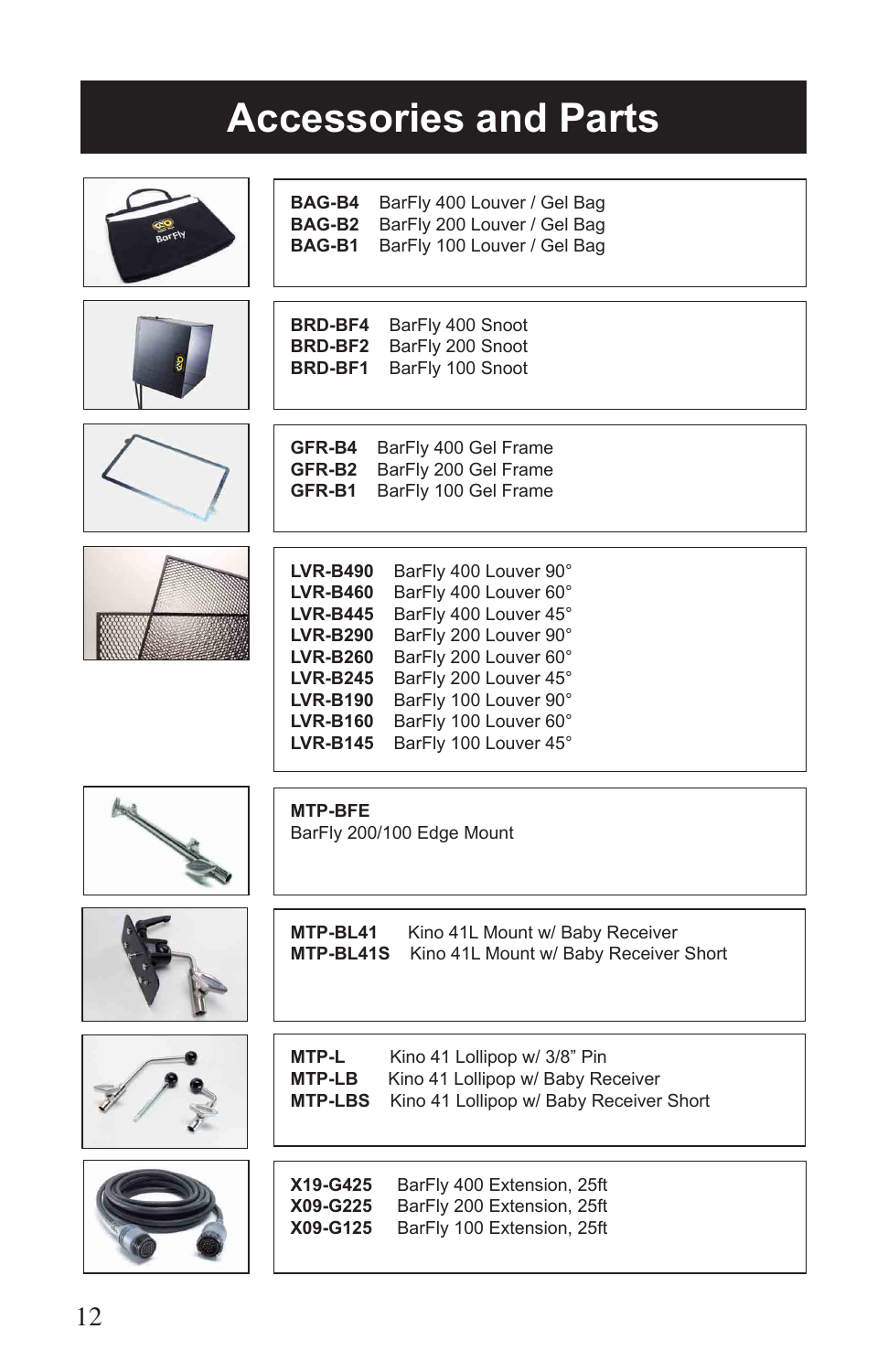### **Cases**







**KAS-B41 BAG-B21 KAS-QL6**

| <b>Part Number</b> | <b>Description</b>          | <b>Dimensions</b>                                                          | Weight<br>(Empty)          | <b>Holds</b>   |
|--------------------|-----------------------------|----------------------------------------------------------------------------|----------------------------|----------------|
| <b>BAG-B21</b>     | BarFly 200/100 Soft         | $20.5 \times 9.5 \times 13.5$ "                                            | 6 <sub>lb</sub>            | BarFly 200 or  |
|                    | Case (1-Unit)               | $(52 \times 24.1 \times 34.3 \text{cm})$                                   | (2.7kg)                    | 100 System     |
| <b>KAS-B12</b>     | BarFly 100 Ship Case        | $27.5 \times 19.5 \times 10.5$ "                                           | 19.4 lb                    | BarFly 100 Kit |
|                    | $(2$ -Unit $)$              | $(69 \times 49 \times 26.5 \text{cm})$                                     | (8.7kg)                    | Items $(2)$    |
| <b>KAS-B22</b>     | BarFly 200 Ship Case        | $31 \times 19.5 \times 10.5$ "                                             | $20.5$ lb                  | BarFly 200 Kit |
|                    | $(2$ -Unit)                 | $(77.5 \times 49 \times 26.5$ cm)                                          | (9.2kg)                    | Items $(2)$    |
| KAS-B41            | BarFly 400 Ship Case        | $31 \times 10 \times 19.5$ "                                               | 19.5 <sub>lb</sub>         | BarFly 400 Kit |
|                    | $(1-U$ nit)                 | $(79 \times 25 \times 49.5)$ cm)                                           | (8.8kg)                    | Items          |
| KAS-QL6            | 6-Lamp Carry Case<br>(Quad) | $16 \times 7.5 \times 4.5$ "<br>$(40.6 \times 19.1 \times 11.4 \text{cm})$ | 1 <sub>lb</sub><br>(0.5kg) | Quad Lamps (6) |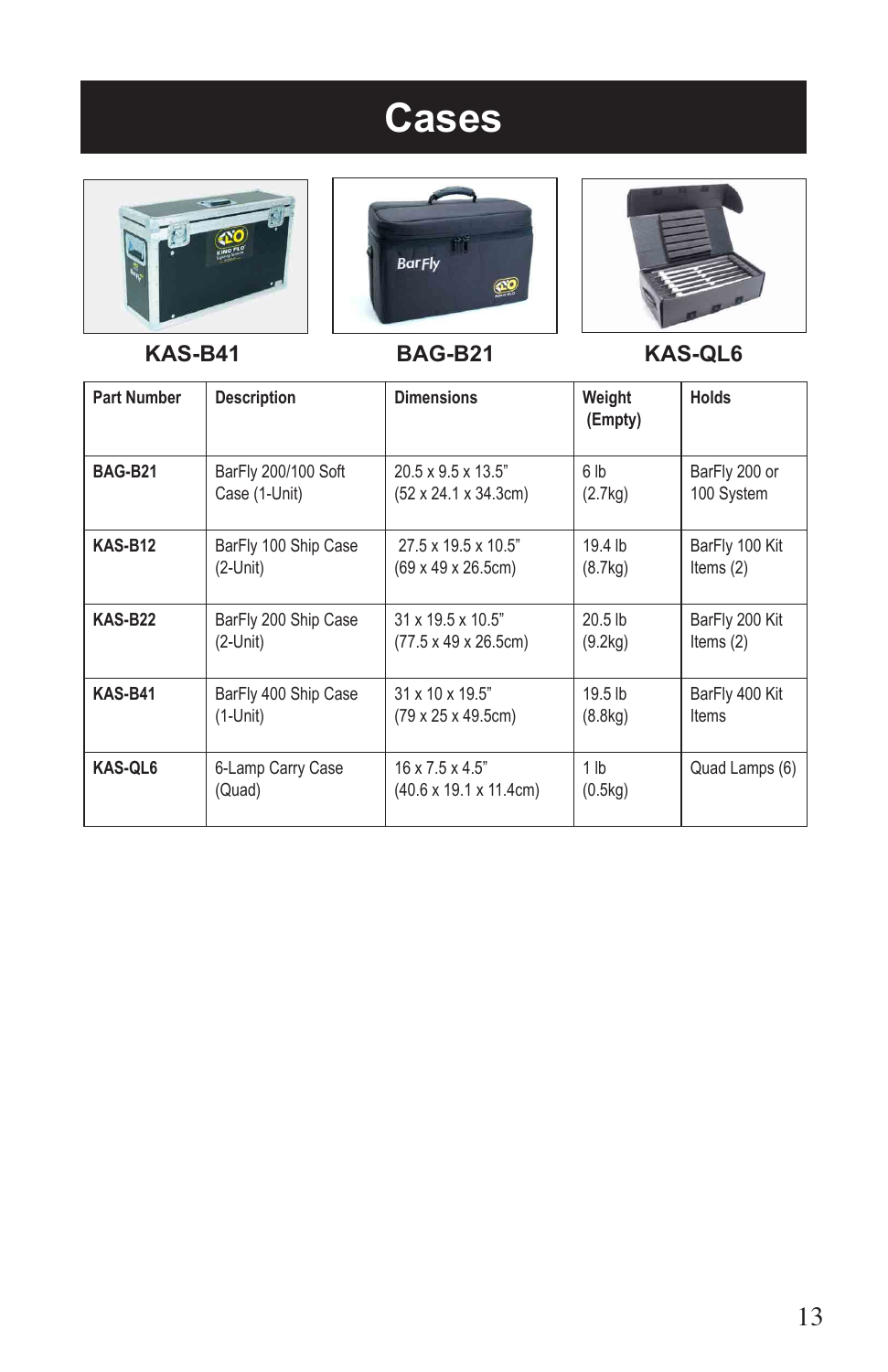### **Fixture Specifications**



**BarFly 400**

**BAR-400G** BarFly 400 Fixture

 **Lamps:** 4 **Weight w/ lamps:** 7.3 lb (3.3kg)  **Dimensions:** 16 x 19 x 2.5" (40.6 x 47.6 x 6.5cm)  **Lamp Type:** F55/QFL



**BarFly 200**

**BAR-200G** BarFly 200 Fixture

 **Lamps:** 2 **Weight w/ lamps:** 4.9 lb (2.2kg)  **Dimensions:** 16 x 10 x 2.5" (40 x 24.5 x 6.5cm)  **Lamp Type:** F55/QFL



**BarFly 100**

**BAR-100G** BarFly 100 Fixture

 **Lamps:** 1 **Weight w/ lamps:** 3.2 lb (1.4kg)  **Dimensions:** 16 x 6 x 2.5" (40 x 15.2 x 6.5cm)  **Lamp Type:** F55/QFL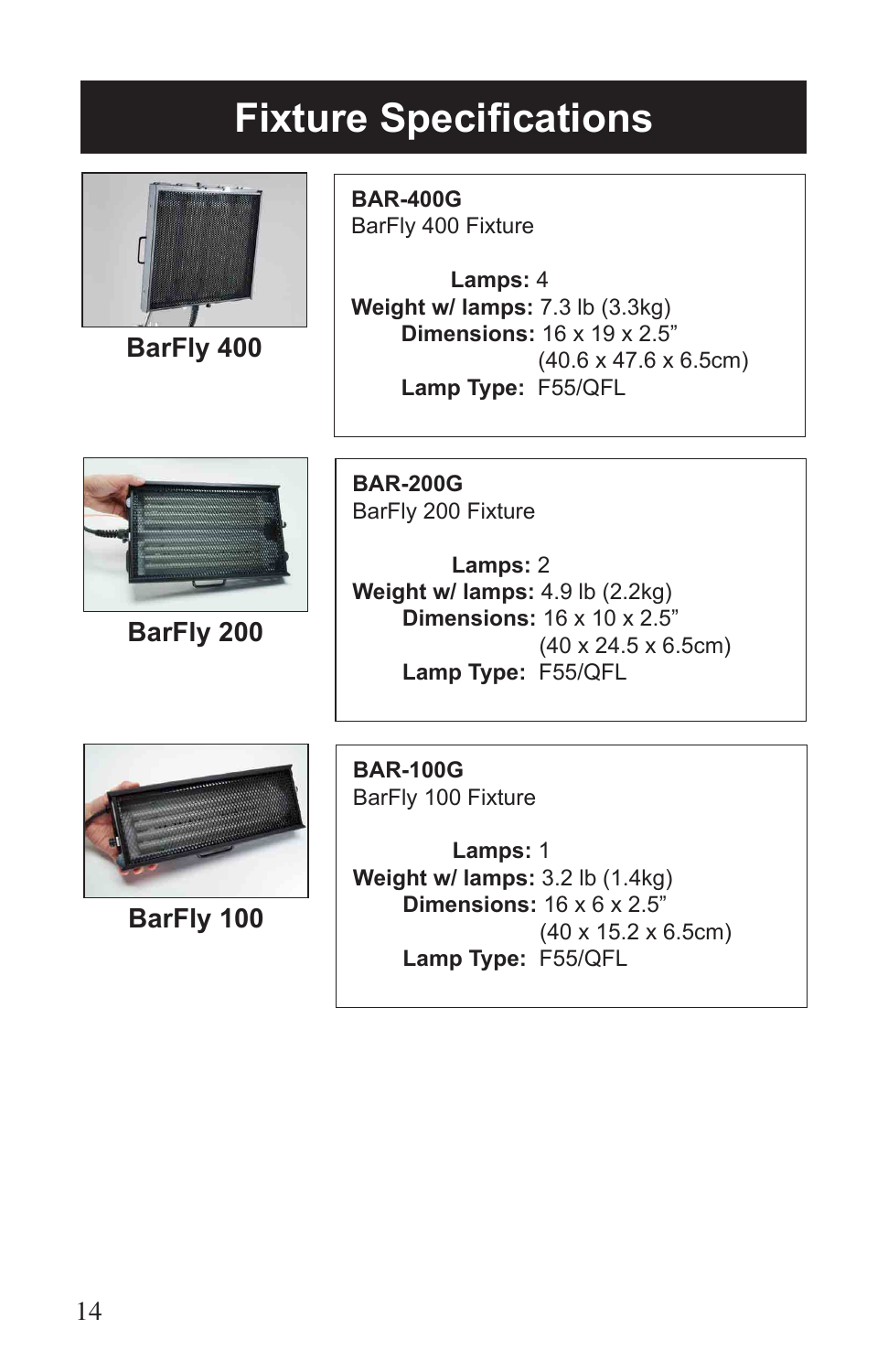#### **Ballast Specifications**



**BarFly 400**

**BAL-407-G120** BarFly 400 Ballast, 120VAC

 **Input Voltage:** 120VAC **Output Frequency:** 27kHz  **Amperage:** 4.0A at 120VAC  **Lamp Switching:** 1-4  **Output Switching:** HO/STD  **Ballast Size:** 13.5 x 9 x 2.5" (34.3 x 23 x 6.5cm)  **Weight:** 6.0lb (2.7kg)

**BAL-407-G230** BarFly 400 Ballast, 230VAC

 **Input Voltage:** 230VAC **Output Frequency:** 27kHz  **Amperage:** 2.5A at 230VAC  **Lamp Switching:** 1-4  **Output Switching:** HO/STD  **Ballast Size:** 13.5 x 9 x 2.5" (34.3 x 23 x 6.5cm)  **Weight:** 6.0lb (2.7kg)



**BarFly 200**

**BAL-207-G120** BarFly 200 Ballast, 120VAC

 **Input Voltage:** 120VAC **Output Frequency:** 27kHz  **Amperage:** 2.1A at 120VAC  **Lamp Switching:** 1-2  **Output Switching:** HO/STD  **Ballast Size:** 9.5 x 9 x 2.5" (24 x 23 x 6.5cm)  **Weight:** 3.5 lb (1.6kg)

**BAL-207-G230** BarFly 200 Ballast, 230VAC

 **Input Voltage:** 230VAC **Output Frequency:** 27kHz  **Amperage:** 1.1A at 230VAC  **Lamp Switching:** 1-2  **Output Switching:** HO/STD  **Ballast Size:** 9.5 x 9.5 x 2.5" (24 x 24 x 6.5cm)  **Weight:** 4.0 lb (1.8kg)